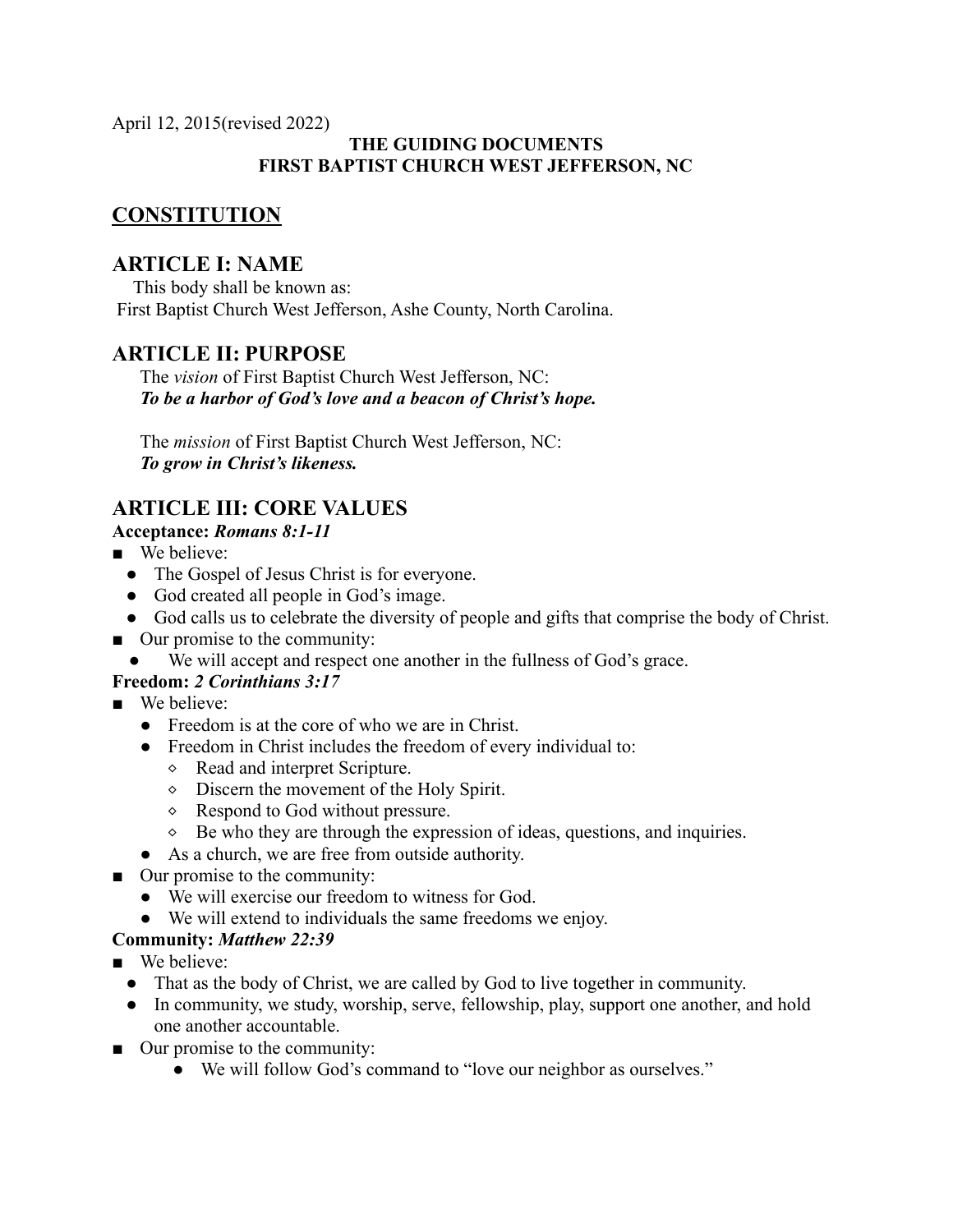#### **Compassion:** *John 13:35*

- We believe:
	- Because of God's great compassion for us, God calls us to have compassion for one another.
	- That the world will know we are Jesus' disciples by our love for one another.
- Our promise to the community:
	- We will build relationships on a foundation of love, care, and forgiveness for one another.
	- We will extend Christ's compassion to everyone, remembering that "just as you did it to one of the least of these, you did it for me."

## **Initiative:** *Ephesians 4:1-6*

- We believe:
	- Following the initiative of Jesus and the movement of the Holy Spirit, God calls us to make progress toward the fulfillment of Jesus' vision "on earth as in heaven" – the Kingdom of God.
- Our promise to the community:
	- We will continue our tradition of community leadership, humbly illustrating the best of what it means to be "First", "Anyone who wants to be first, must be the very last, and servant of all." *Mark 9:35*.
	- We will intentionally seek to apply Jesus' vision to our future.

## **Spiritual Growth/Formation:** *Mark 12:30-31*

- We believe:
	- God's call is to love God with our whole being.
	- God's call is to love our neighbor as ourselves.
	- That all we do, say, hear, and experience as individuals and as a community forms us, including: worship, missions, personal prayer and study, discipleship groups, and fellowship – even committee meetings.
- Our promise to the community:
	- We will faithfully follow Jesus, growing in Christ-likeness through our love of God and neighbor.

## **Fellowship:** *Acts 2:46*

- We believe:
	- God calls us together to delight in one another.
	- This community is our family.
	- Our spirits receive nourishment as we gather in worship and around table to share food and story.
	- Our hearts find healing in one another's laughter and support.
- Our promise to the community:
	- We will share as we have received.
	- We will receive the stranger as Christ.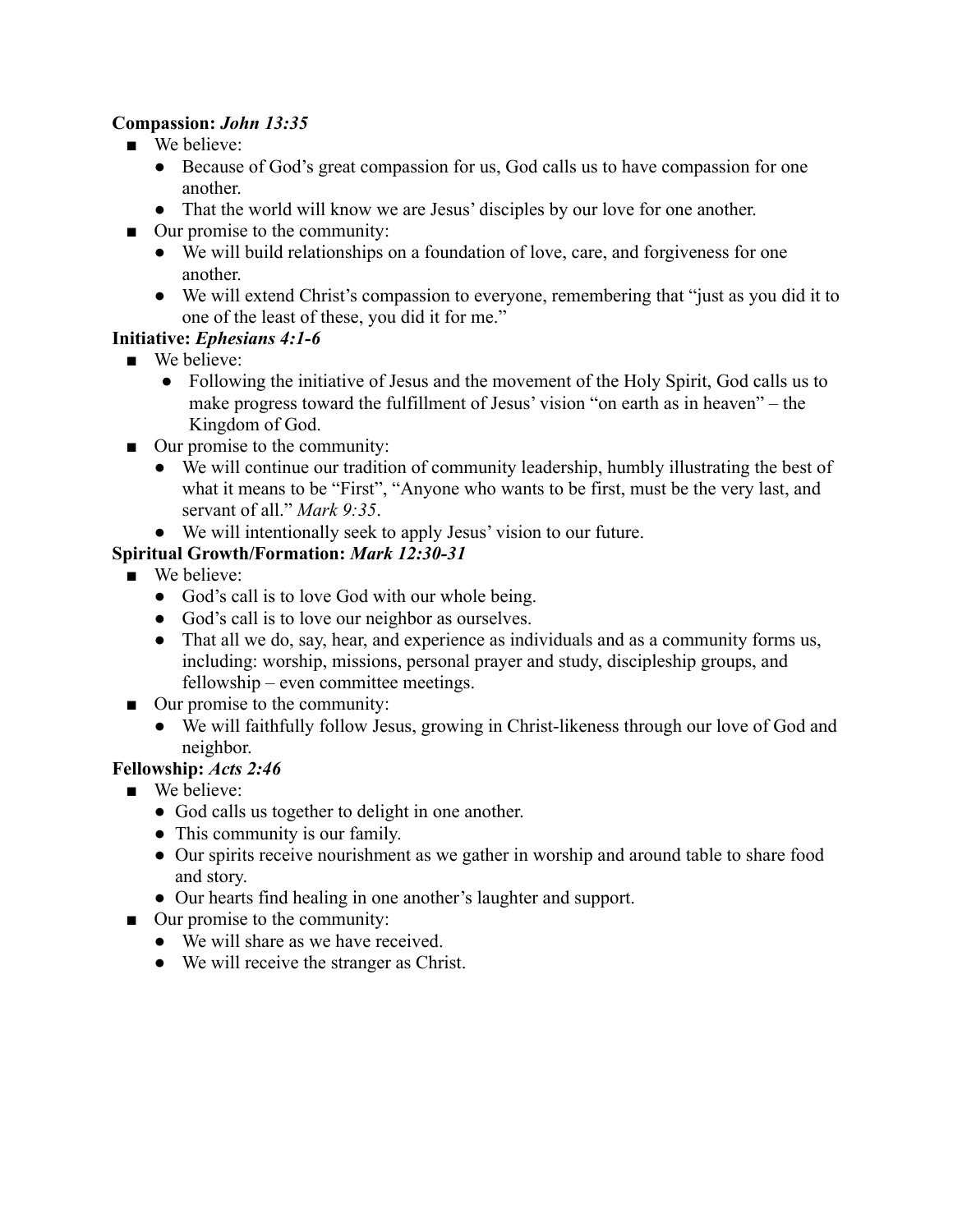## **ARTICLE IV: MEMBERSHIP**

There shall be four pathways to membership: New Believer, Transfer, Statement of Faith, and Associate.

Membership shall be sought and supported in the following ways:

#### *New Believer:*

- Profess Jesus as Lord.
- Participate in believers' baptism by immersion, or in the case of special circumstances or needs, a different mode of baptism.
- Make a commitment to grow in Christian discipleship (through the life and ministries of this church).
- Encourage participation in a new member's orientation.
- Endorse and make a commitment to live by the vision, mission and core values of this church.

#### *Transfer:*

- *●* Transfer membership from another Christian church.
- *●* Display a commitment to grow in Christian discipleship (through the life and ministries of this church).
- Encourage participation in a new member's orientation.
- Endorse and make a commitment to live by the vision, mission and core values of this church.

#### *Statement of Faith:*

- *●* Affirm a commitment to Jesus as Lord by statement of faith.
- *●* Affirm or participate in believers' baptism.
- *●* Display a commitment to grow in Christian discipleship (through the life and ministries of this church).
- Encourage participation in a new member's orientation.
- Endorse and make a commitment to live by the vision, mission and core values of this church.

#### *Associate:*

- *●* Be a member of another Christian church.
- *●* Display a commitment to grow in Christian discipleship (through the life and ministries of this church and one's church of full membership).
- Encourage participation in a new member's orientation.
- Endorse and make a commitment to live by the vision, mission and core values of this church.
- Be in fellowship and under the watch-care of this faith community during their limited residency in the area.
- Associate members: at the request of a member of another Christian church, a person shall be eligible to be accepted as an associate member. Such persons shall remain a member of their home church but have all privileges and responsibilities of active membership in this church except voting on Guiding Documents in church sessions and having primary leadership over any ministries or committees.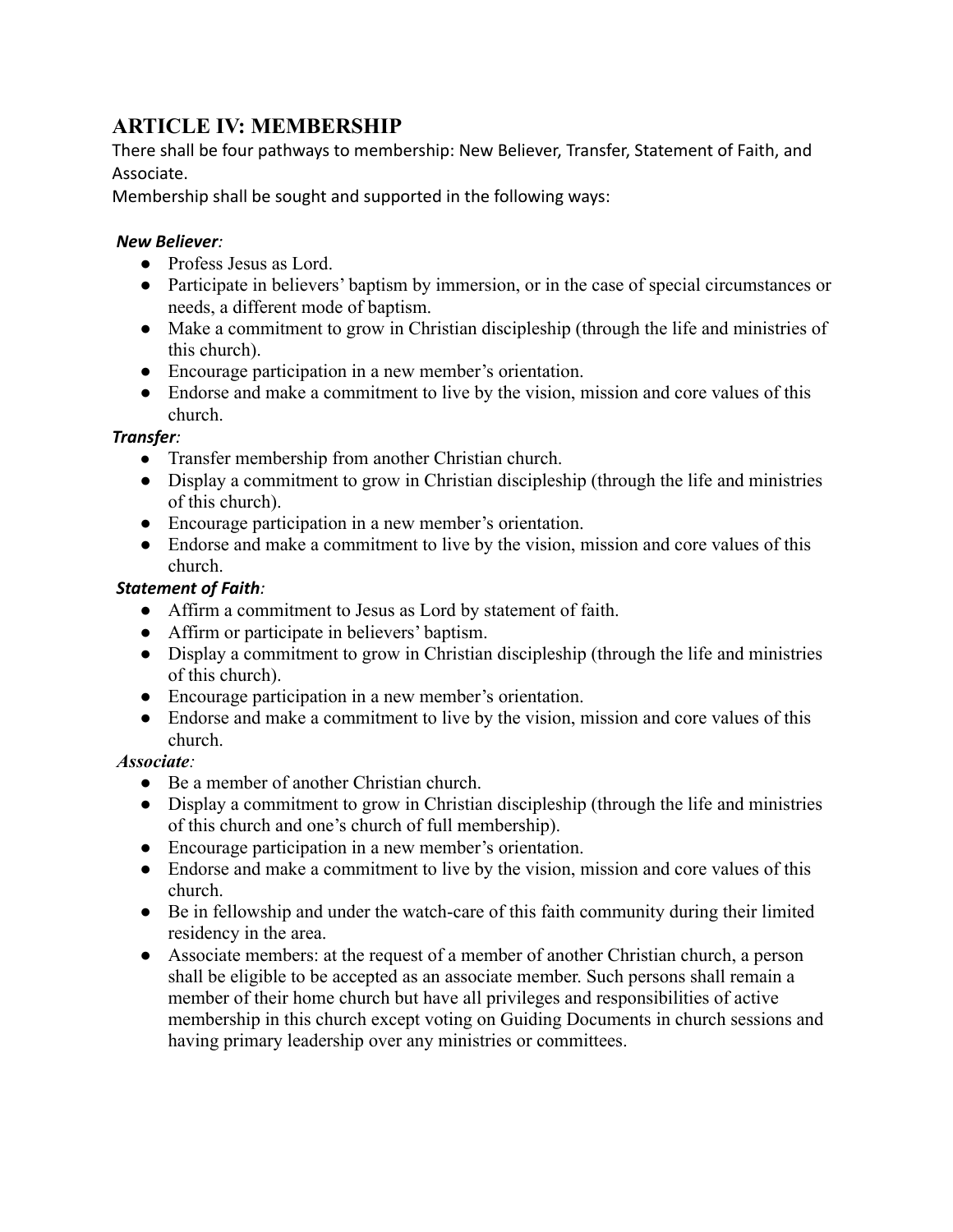# **ARTICLE V: AFFILIATIONS**

- Affiliations are the officially organized Christian and Baptist partner groups with which our church identifies the most as it relates to our vision, mission, and core values. These groups include:
	- *●* The Cooperative Baptist Fellowship
	- *●* The Cooperative Baptist Fellowship of North Carolina
	- *●* Women's Missionary Union
	- *●* WMU of NC
	- *●* Baptists on Mission (of NC)
	- *●* Annie Armstrong Easter Offering
	- *●* Lottie Moon Christmas Offering
	- *●* Ashe County Ministerial Association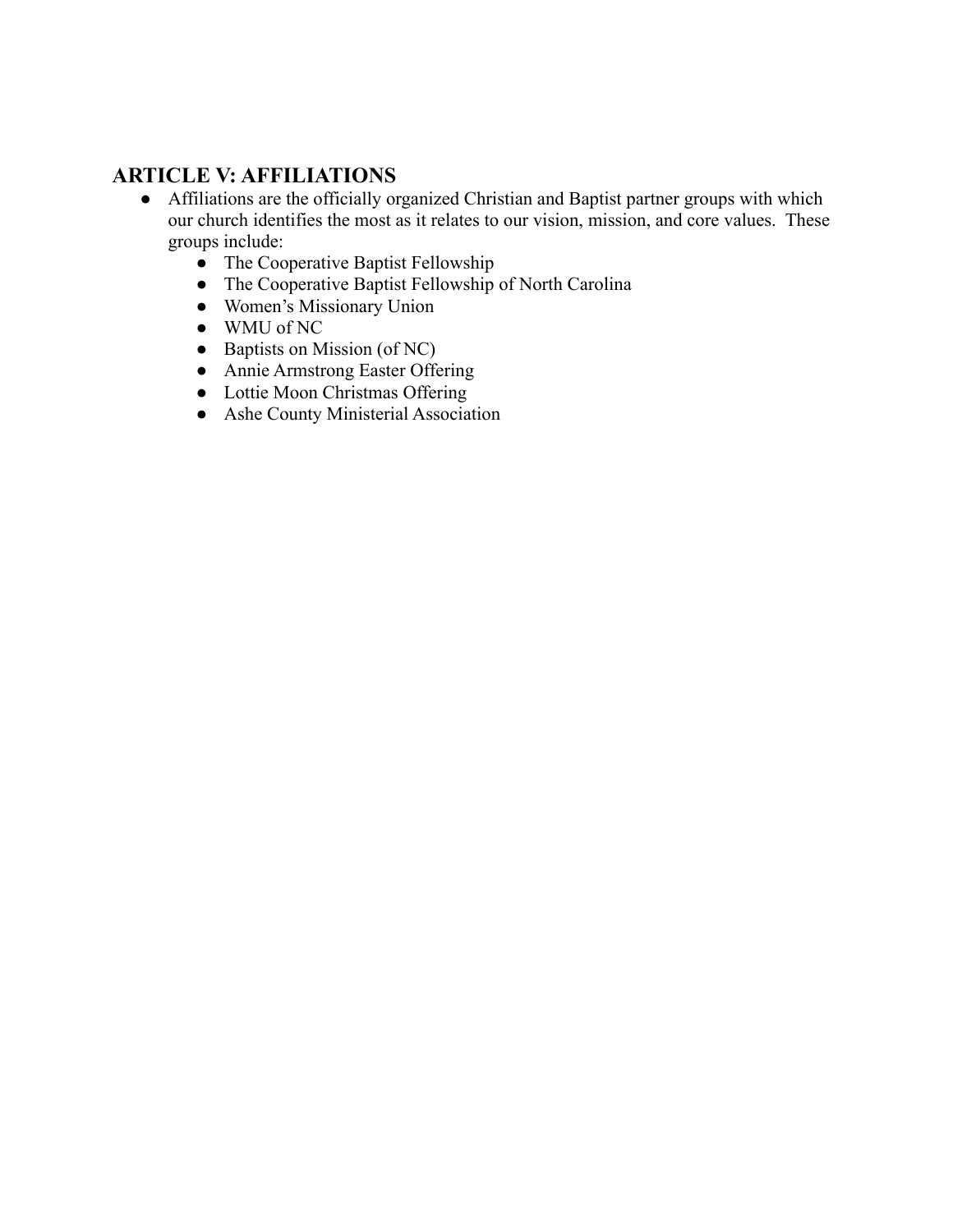# **BYLAWS**

## **ARTICLE I: OFFICERS\***

The officers of this church shall be:

- A. A pastor and other vocational leadership as needed
- B. Deacons
- C. Trustees
- D. Church Clerk and Assistant Church Clerk
- E. Treasurer and Assistant Treasurer
- F. Librarian and Assistant Librarian
- G. Discipleship Director

Duties and responsibilities are listed in Policies and Procedures Manual

## **ARTICLE II: COMMITTEES**

#### **Administrative Committees:**

The committees of this church shall be:

- A. Personnel
- B. Leadership Development
- C. Properties and Space
	- Property and Space Planning
	- Building and Grounds Maintenance and Upkeep
	- Communications and Technology
	- Transportation
	- Foods and Kitchen
- D. Stewardship
- E. Church Documents
	- Guiding Documents-Policy and Procedures Manual
- F. Congregation Information
- G. **Safety and Security**

Duties and responsibilities are listed in Policies and Procedures Manual

# **ARTICLE III: COUNCILS**

The councils of this church shall be:

- Church Council
- Music Ministry Council
- Children's Ministry Council
- Youth Ministry Council
- Ministry Ideas Council

Duties and responsibilities are listed in Policies and Procedures Manual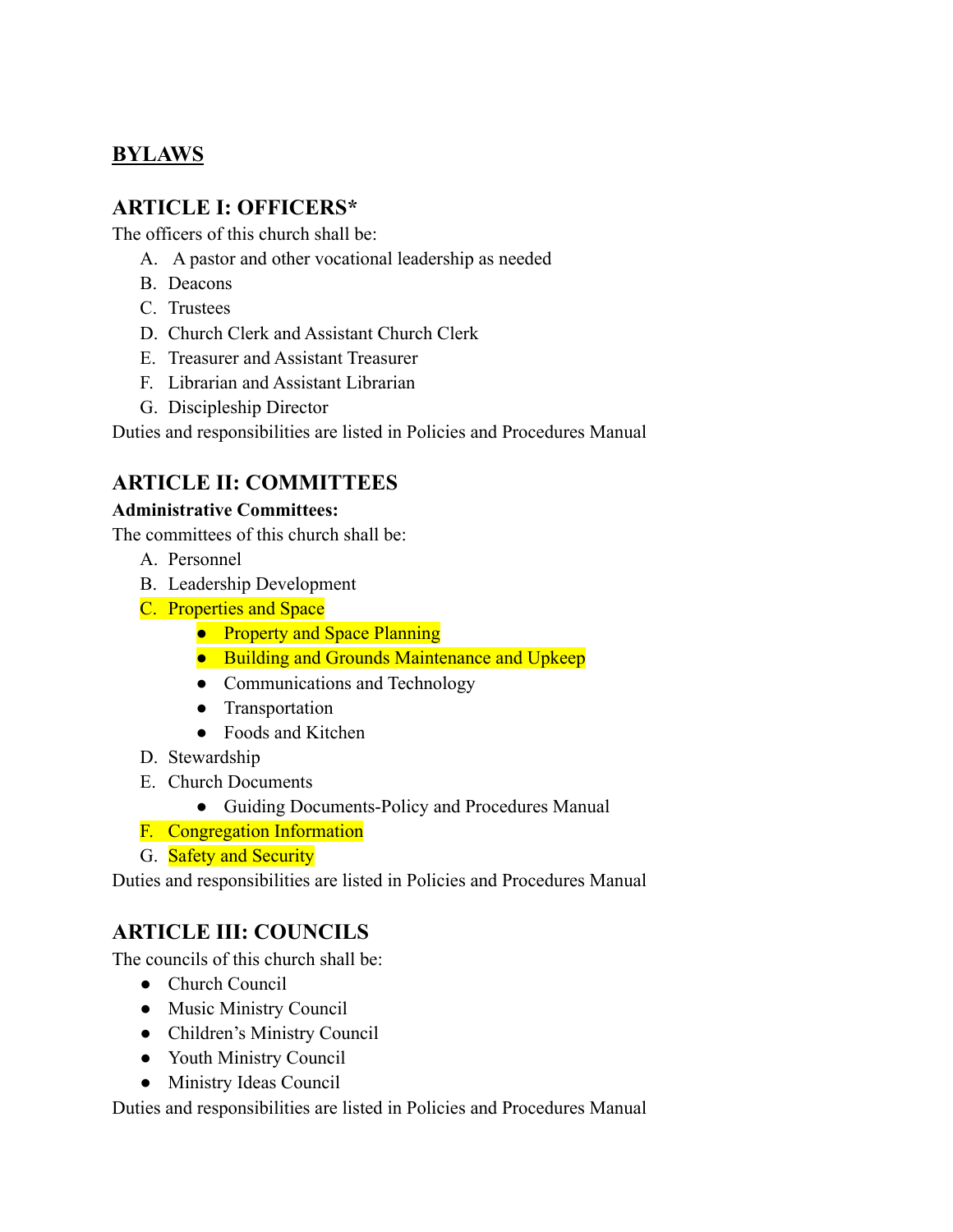## **ARTICLE IV: MINISTRY TEAMS\***

Purpose of Ministry Teams and Task Directives are listed in the Policies and Procedures Manual

## **BASIS FOR MINISTRY TEAMS**

Ministry Teams are the heart of the Biblical concept of leadership and service. *From him the whole body, joined and held together by every supporting ligament, grows and builds itself up in love, as each part does its work. –* Ephesians 4:16 (NIV)

*There are different kinds of gifts, but the same Spirit distributes them. There are different kinds of service, but the same Lord. There are different kinds of working, but in all of them and in everyone it is the same God at work. Now to each one the manifestation of the Spirit is given for the common good.*

– Corinthians 12:4-7

## **MINISTRY TEAMS WILL…**

- Begin with people who desire involvement and will build around individuals' gifts.
- Be dedicated to blending varying talents in trying to achieve desired goals.
- Consciously utilize spiritual gifts.

## **MINISTRY TEAM TYPES and PURPOSE**

There will be three kinds of teams:

- 1. **Mission Teams (Community Oriented)**: Carries out a concerted ministry for the church.
- **2. Service Teams (Church Oriented):** Work is periodic, easily rotated, and/or requires little planning time.
- **3. Teaching Teams (Discipleship Oriented)**: Provides leadership in the Sunday Morning Bible Study or in training disciples.

*\* current committees, teams, members and coordinators can be found in the Policies and Procedures Manual and the Leadership Development Committee Report*